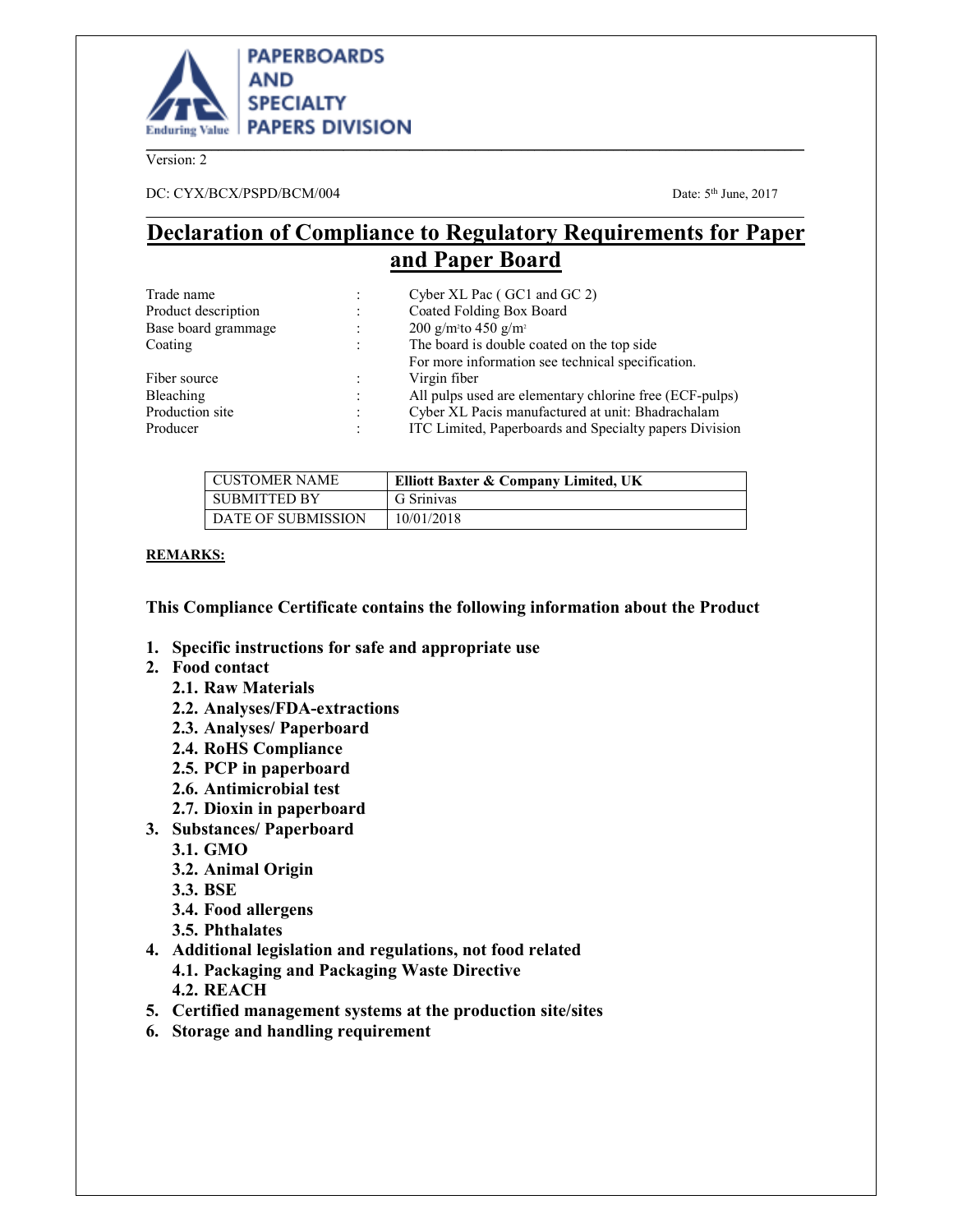

## **1. Specific instructions for safe and appropriate use**

This Cyber XL Pacis intended for packaging dry foodstuffs, aqueous, acidic, low alcoholic  $< 5\%$  (v/v) and fatty foodstuffs.

The information given in this certificate is based on written confirmations of our chemical suppliers as well as evaluations and analyses made by and the certificate of compliance given by an independent research laboratory, TUV SUV South Asia, Product Certification Services.

Please note that the top clay coated side of the board is suitable for printing and is generally not intended for contact with any food.

This Cyber XL Pacis suitable for use under the following conditions of temperature and time. Please also see storage conditions.

- Freezer/fridge (-20°C to 5°C more than 24 hrs)
- Room temperature (up to  $40^{\circ}$ C for more than 24 hrs)

With aqueous, acidic and fatty foodstuffs also

- Hot-fill (heating up to 70°C for up to 2h or heating up to 100°C for up to 15min)
- Microwave oven \*
- Conventional oven (max. 220°C and 30 min)
- It is the responsibility of the packer of the finished packages to ensure that the package is safe to use in the intended conditions (W/min) taking into account all relevant information e.g. the shape and size of the package and packaged food.

#### *2. Food contact*

We hereby declare that the Cyber XL Pacbefore conversion complies where applicable and under foreseeable Conditions of use with the relevant requirements of;

Regulation (EC) No 1935/2004 on materials on materials and articles intended to come into contact with food

Regulation (EC) No 2023/2006 on good manufacturing practice for materials and articles intended to come into contact with food

#### *2.1.Raw materials*

#### *Paperboard*

For the purpose to achieve high chemical and microbiological purity only virgin fibers and food contact approved chemical additives are used as raw material in the production of paperboard. The pulp and paper manufacturing process conforms to established technology involving the use of generally recognized chemicals. All chemical additives used as raw materials for the paperboard are mentioned in the following regulations. Information below is based on the written confirmation of our chemical suppliers and analysis performed on the paperboard.

The **paperboard**complies where applicable and under foreseeable conditions of use with;

- Regulation (EC) No 1935/2004 on materials on materials and articles intended to come into contact with food
- Regulation (EC) No 2023/2006 on good manufacturing practice for materials and articles intended to come into contact with food
- German BfR Recommendation XXXVI, Paper and board (2009)
- German BfR Recommendation XXXVI/2, Paper and board (2009)
- US FDA CFR 21, §176.170: Paper and Paperboard Components (2010)
- US FDA CFR 21, §176.180: Paper and Paperboard Components (2010)

#### Fluorescent whitening agents

We hereby confirm that fluorescent whitening agents or optical brightening agents areadded in the production of the board.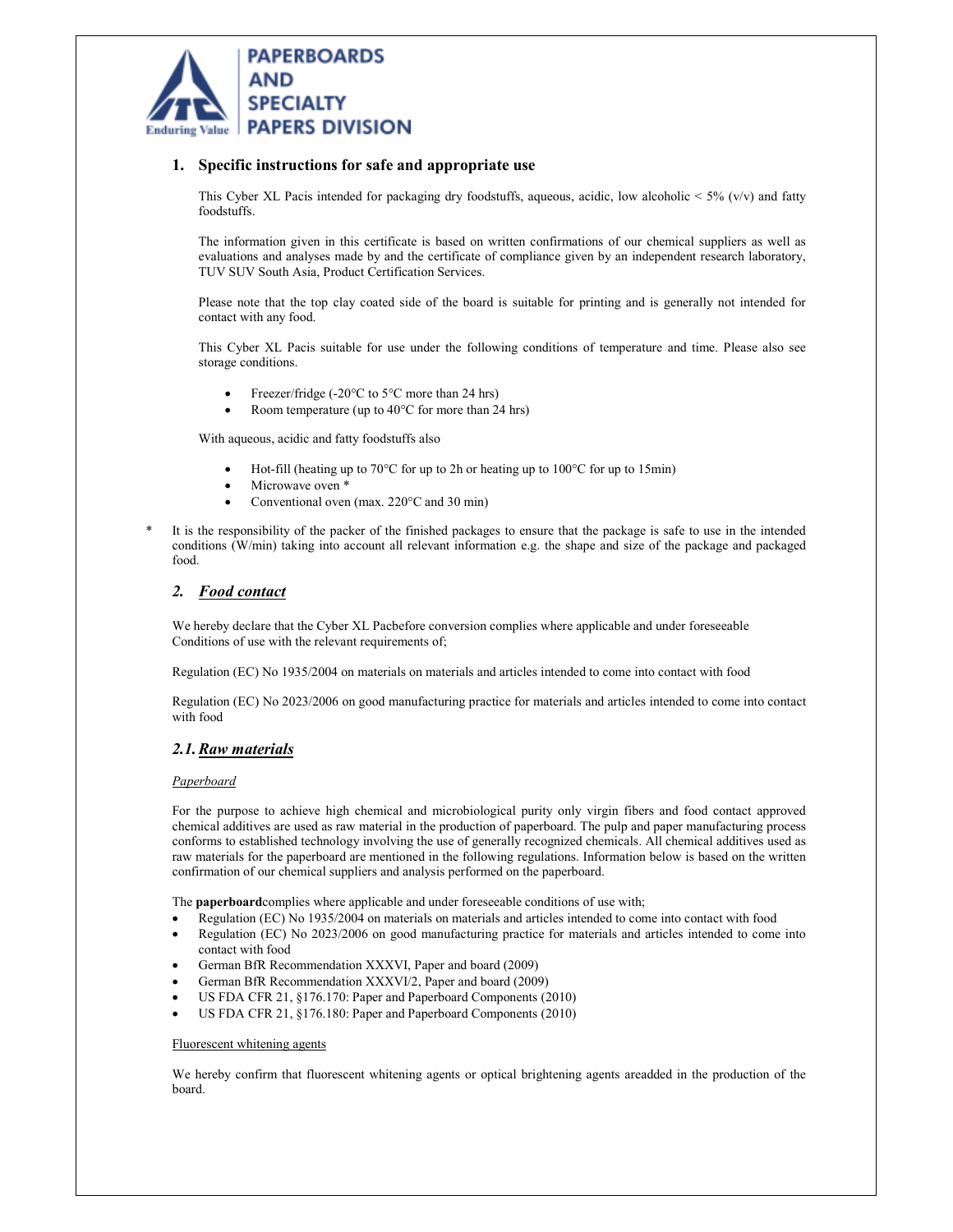

#### *FDA-extractions*

The following extractions have been performed on representative samples of **Cyber XL Pac**to meet the FDA 21 CFR §176.170 and 176.180 and BfR 36 BGVV Guidelines The limits stipulated in the FDA 21 CFR § 176.170 and 180, BfR 36 BGVV have not exceeded.

| Simulant     | <b>Contact Time</b> | Temperature     | Extractives $(mg/in2)$ | LOQ(mg/in <sup>2</sup> ) |
|--------------|---------------------|-----------------|------------------------|--------------------------|
| Water        | 2 hours             | $250^{\circ}$ F | < 0.5                  | $\leq 0.5$               |
| Water        | 48 hours            | $70^{\circ}$ F  | < 0.5                  | $\leq 0.5$               |
| n-heptane    | 2 hours             | $150^{\circ}$ F | < 0.5                  | $\leq 0.5$               |
| n-heptane    | 30 minutes          | $150^{\circ}$ F | < 0.5                  | ${}_{0.5}$               |
| n-heptane    | 2 hours             | $70^{\circ}$ F  | < 0.5                  | $\leq 0.5$               |
| n-heptane    | 30 minutes          | $70^{\circ}$ F  | < 0.5                  | $\leq 0.5$               |
| 10 % alcohol | 2 hours             | $150^{\circ}$ F | < 0.5                  | $\leq 0.5$               |
| 10 % alcohol | 48 hours            | $150$ °F        | < 0.5                  | $\leq 0.5$               |
| 10 % alcohol | 2 hours             | $70^{\circ}$ F  | < 0.5                  | $\leq 0.5$               |
| 20 % alcohol | 48 hours            | $70^{\circ}$ F  | < 0.5                  | ${}_{0.5}$               |
| 20 % alcohol | 2 hours             | $150^{\circ}$ F | < 0.5                  | $\leq 0.5$               |
| 50 % alcohol | 2 hours             | $150^{\circ}$ F | < 0.5                  | $\leq 0.5$               |
| 50 % alcohol | 48 hours            | $70^{\circ}$ F  | < 0.5                  | $\leq 0.5$               |
| 50 % alcohol | 48 hours            | $70^{\circ}$ F  | < 0.5                  | $\leq 0.5$               |
| Acetic Acid  | 2 hrs               | $150^{\circ}$ C | < 0.5                  | $\leq 0.5$               |
| Acetic Acid  | 48 hrs              | $70^{\circ}$ C  | < 0.5                  | $\leq 0.5$               |

## *2.3.Analyses / Paperboard*

#### *Heavy metals in paperboard*

The**Cyber XL Pac**complies with the requirements in BfR Empfehlungen XXXVI, Paper and Board (2009).

| Cadmium (Cd)               | $< 0.1$ mg/kg         |
|----------------------------|-----------------------|
| Mercury (Hg)               | $< 0.1$ mg/kg         |
| Lead (Pb)                  | $\leq 1$ mg/kg        |
| Arsenic (As)               | $<$ 0.1 $mg/kg$       |
| Antimony (Sb)              | $<$ 0.1 $mg/kg$       |
| <b>Hexavalent Chromium</b> | $<$ 0.5 $mg/Kg$       |
| Tin                        | $\langle$ lmg/Kg      |
| Tungsten                   | $<$ <i>lmg</i> / $Kg$ |
| Gold                       | $\langle$ lmg/kg      |
|                            |                       |

# *2.4.RoHS Compliance*

The **paperboard**complies with the requirements of **RoHS Directive 2011/65/EU**.

#### *2.5.PCP in paperboard*

The **paperboard**complies with the requirements for pentachlorophenol (PCP) in BfR Empfehlungen XXXVI, Paper and Board (2009). Analyses have been performed on representative board samples for pentachlorophenol (PCP) according to EN ISO15320. The amount of PCP is < 0.15 mg/kg which is the acceptable limit.

#### *2.6.Antimicrobial test*

The **paperboard**fulfils the requirements in BfR XXXVI. Determinations have been performed on representative board samples regarding the transfer of antimicrobial constituents according to EN 1104.There was no inhibition zone detected i.e there was no transfer of antimicrobial constituents. We do not add surface biocides on top of the board which can also be seen in the result.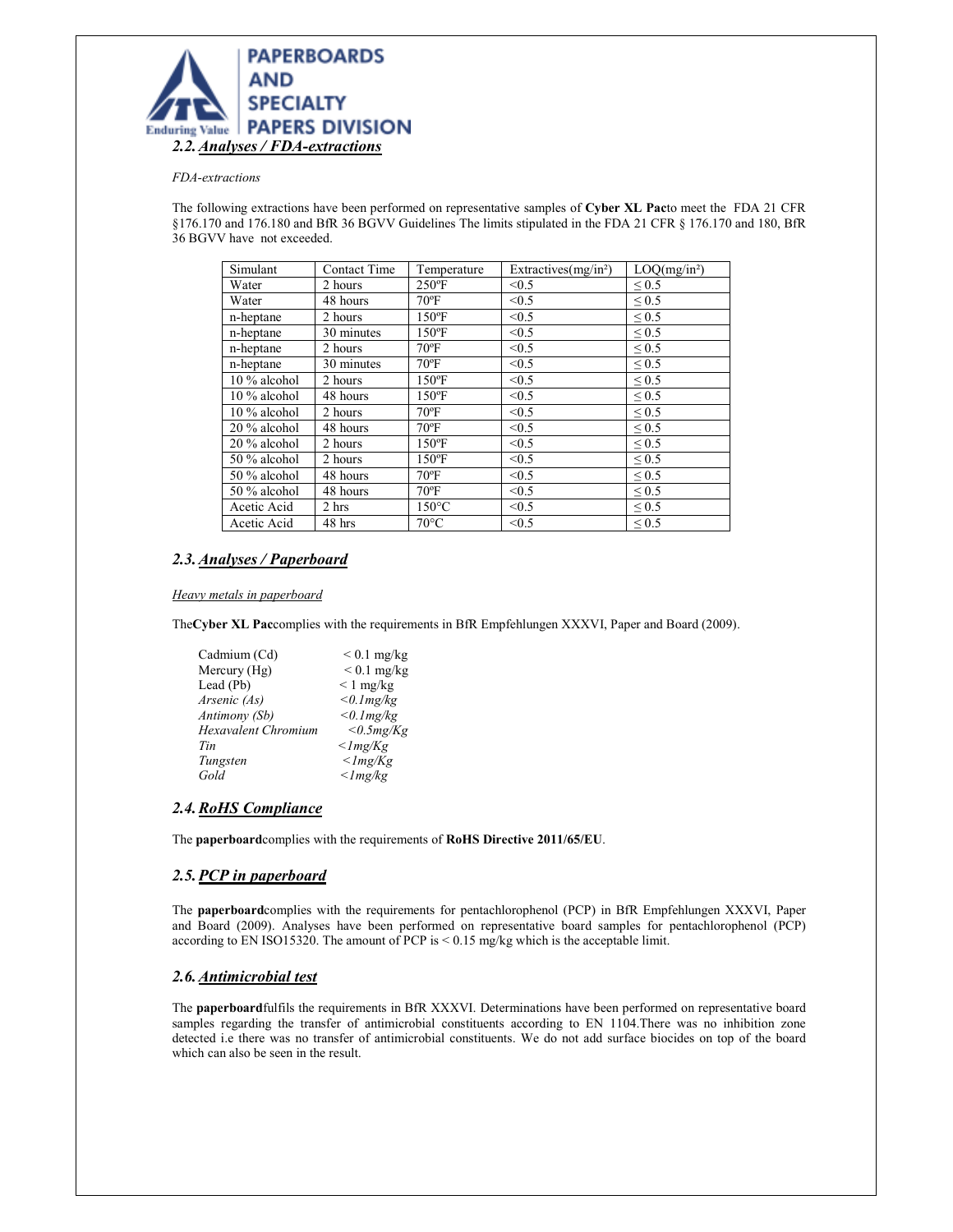

The content of polychlorinated dibenzo-p-dioxins (PCDDs) and polychlorinated dibenzofurans (PCDFs) expressed in World Health Organization (WHO) and NATO/CCMS toxic equivalents in paperboard are below 1 ng/kg board. The **paperboard** does not contain "dioxin-like" coplanar polychlorinated biphenyls (PCBs) above 0.1mg/dm² board.

# **3. Substances / Paperboard**

Intentionally added shall mean deliberately utilized in the formulation of a material or component where its continued presence is desired in the final product to provide a specific characteristics, appearance or quality. Please note that we do not analyze the board for the substances listed below.

Nano Material: No Nano material is used in the manufacture of the product

# *3.1.GMO*

We hereby confirm that genetically Modified Organisms (GMO) in accordance with "Environmental site on GMO" are **not** intentionally added in the production of board. Our suppliers can however not exclude adventitious and technically unavoidable contamination. This information is based upon information given by our chemical suppliers.

http://ec.europa.eu/environment/biotechnology/index\_en.htm andhttp://europa.eu/rapid/pressReleasesAction.do?reference=MEMO/04/85&format=HTML&aged=0&language=EN& guiLanguage=en

*Regulation 1830/2003 on traceability and labeling of GMO*; "The adventitious or technically unavoidable presence of GM-crops in conventional crops may occur as a result of seed production, cultivation, harvest, transport and processing. As long as the level of such contamination remains below the current 0.9 % legislative limit, food ingredients can be considered as not being produced from GM raw materials."

## *3.2.Animal origin*

We hereby confirm that no additive of animal origin is intentionally added in the production of board. This information is based upon information given by our chemical suppliers.

# *3.3.BSE*

We hereby confirm that no substances causing Transmissible Spongiform Encephalopathies, TSEs including Bovine spongiform encephalopathy, BSE and CreutzfeldtJakob Disease, JCD is intentionally added in the production of board. This information is based upon information given by our chemical suppliers.

#### *3.4.Food allergens*

We hereby confirm that, with reference to the US FDA Food Allergen Labelling and Consumer Protection Act (FALCPA) and the EU Directive 2003/89/EC, the following food allergens or products derived thereof are **not** intentionally added for the manufacture of board:

- Cereals containing gluten and products thereof
- Crustaceans and products thereof
- Eggs and products thereof
- Fish and products thereof
- Peanuts and products thereof
- Soybeans and products thereof
- Milk and products thereof
- Nuts and products thereof
- Celery and products thereof
- Mustard and products thereof
- Sesame seeds and products thereof
- Sulphur dioxide and sulphites at concentrations that may cause transfer from food packaging into food exceeding 10 mg/kg expressed as SO2.

Consequently the products may reasonably be expected not to contain allergenic proteins.This information is based upon information given by our chemical suppliers.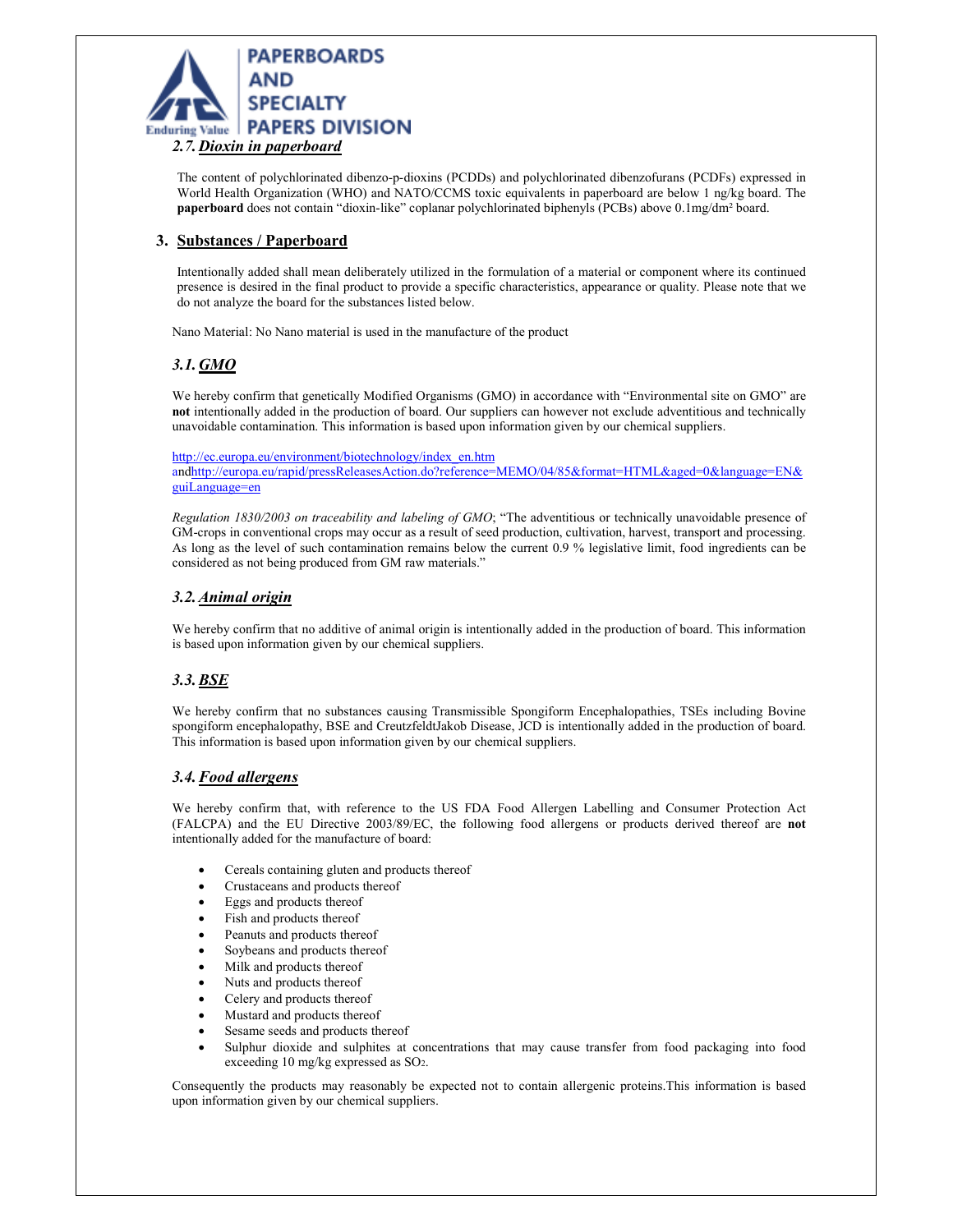

# *3.5.Phthalates*

We hereby confirm that no phthalates are intentionally added in the production of Coated Folding Box Board. This information is based upon information given by our chemical suppliers and tests done on the product.

## **4. Additional legislation and regulations, not food related**

## *4.1.Packaging and Packaging Waste Directive*

The**Cyber XL Pac**complies with the Packaging and Packaging Waste directive 94/62/EC amended by 2004/12/EC.

- The sum of lead, cadmium, mercury and hexavalent chromium in the board is less than 100 ppm (EN 13428).
- The level of substances hazardous\* to the environment in the board is less than 0.1 % (EN 13428).

The board is suitable for recovery by;

- Material recycling (EN 13430)
- Energy recovery (EN 13431)

## *4.2.REACH*

The aim of REACH is to improve the protection of human health and the environment through the better and earlier identification of properties of chemical substances. The REACH regulation gives greater responsibility to industry to manage the risks from chemicals and to provide safety information on the substances. REACH requires an extensive information exchange in the supply chain in order to fulfil all obligations.

Our obligations in REACH are as a downstream user and as a manufacturer of substances and articles. To secure REACH compliance from our suppliers we have insisted on compliance to REACH . For the substances that we manufacture and where REACH demands registration we have done or we will do the registrations according to the timelines set in the REACH regulation.

Cellulose pulp is defined as a substance and exempted from registration according to appendix IV. Our paper and board grades are defined as articles without intended release according to REACH. Consequently this means that registration doesn't apply for our paper and board grades.

If any of our articles contains above 0.1% (w/w) of a **S**ubstance of **V**ery **H**igh **C**oncern that will be published on the Candidate List we will inform you as REACH requires. We continuously follow the development of the Candidate List and the substancesfor authorization. To our knowledge today none of our articles contain any **S**ubstance of **V**ery **H**igh Concern that is on theCandidate List ina concentration above 0.1% (w/w).

#### **5. Certified management systems at the production site/sites**

Different Certifications are as follows:*Board production* 

ISO 9001 ISO 14001 OHSAS 18001 FSC®CoC BRC/IOP

#### **6. Storage and handling requirements**

In order to secure/ensure product safety the product must be well wrapped and stored indoor, sheltered from rain and snow. The recommended storage conditions are at 55-65 % relative humidity and 20-25° C. We recommend consumption within 12 months from manufacturing date and after this time rights of claims normally disappear.